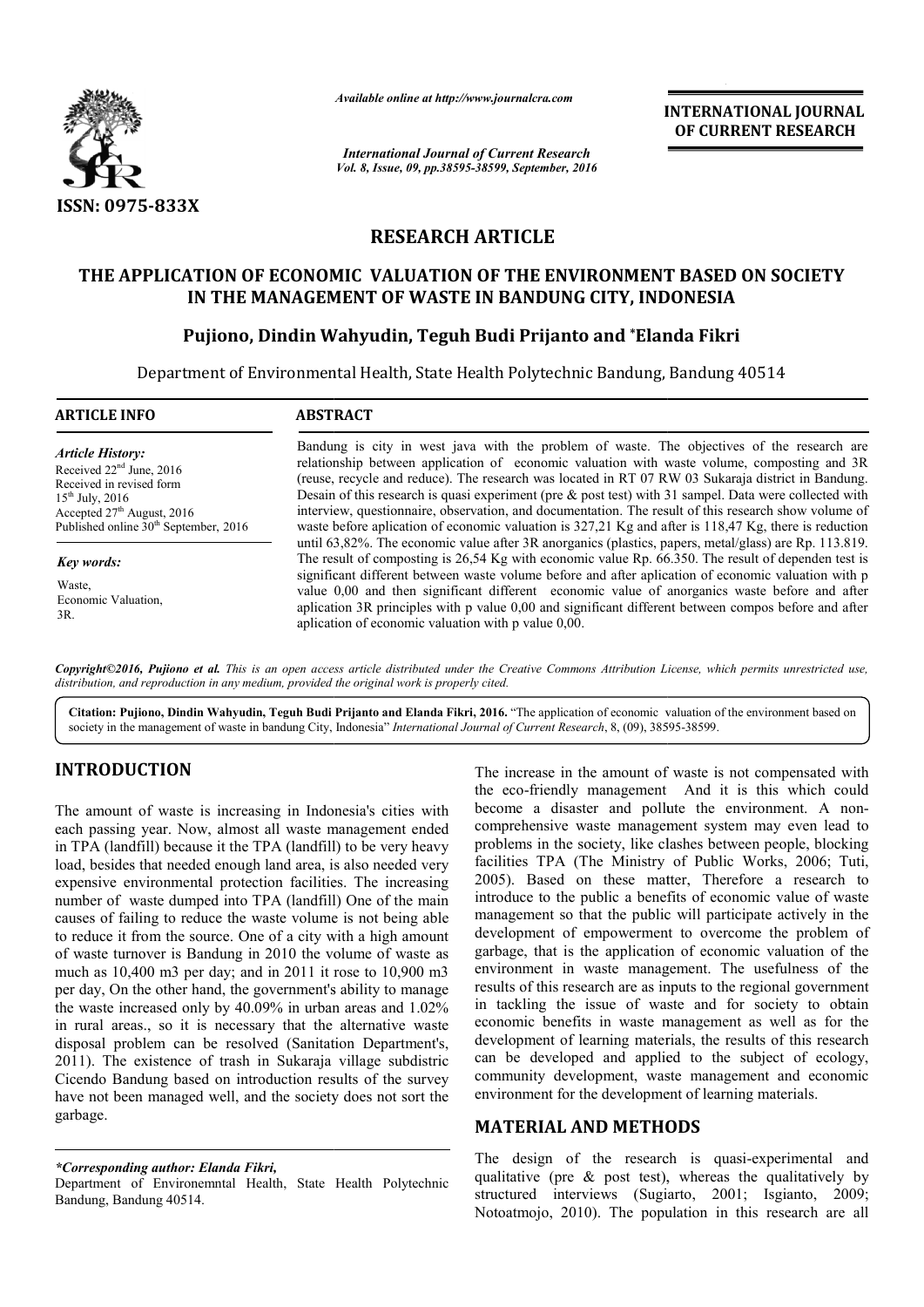residents of the Bandung city. Samples are entire families (KK) in RT 07 RW 03 Sukaraja Village Cicendo District of Bandung. So the number of samples in this research was 31 families (KK).

The sampling technique it is random sampling with inclusion criteria that is a head family as a sample and want to apply economic valuation of the environment in waste treatment and produce anorganic or organic waste (Sugiarto, 2001; Isgianto, 2009; Notoatmojo, 2010). The way of data collection ie resident RT.07 RW.03 in the management of household waste has not separating organic and anorganic waste. The waste generated disposed to TPS (landfills) by RT officers assigned to collect garbage from each house by using garbage cart. In this reaserch every families (KK) which has given direct counseling, giving brochure and equipment composter by researchers, than the families (KK) doing activities as follow:

- sifting the types of organic and anorganic waste resulting into each polybag.
- Grouping the types of waste who have economic value like, paper, cardboard, plastic, metal and others from inorganic types into each container.
- Doing organic waste treatment with the composter wich has been facilitated.
- point 1 to 3 doing by families (KK) every day for ten days.
- Actions that was carried out by researchers in data collection:
- Measuring amount of waste in every families (KK) before and after application economic valuation of the environment.
- Observation in application economic valuation of the environment through 3R and composting in waste management to each families (KK).
- The conversion value from measurement result heavy trash which have economic value to standard market prices. Then counting total net benefit before and after the application economic valuation of the environment through 3R and composting
- Structured interview to know a succes and obstacle in the implementation of the 3R Processing and analysis of data used univariate analysis for describe frequency distribution to each variables that are variable researched. Bivariate is to know the relation between the free variable and dependent variable by using dependent test (Sugiarto, 2001; Isgianto, 2009; Notoatmojo, 2010).

# **RESULTS**

The área of the reseacrh is RT 07/RW 03 in Sukaraja village distric Cicendo in Bandung, geographically located in the north bordering with pasir kaliki village in Cimahi, in the east bordering with RW 04 Sukaraja village, in the south bordering with RT 08 RW 03 Sukaraja village, the West bordering with RT 09 RW 03 Sukaraja village. The Settlement in the area is densely populated

### Characteristics of Respondents

#### Gender of respondents

Table 1. Frequency distribution Respondents based on gender in RT.07 RW.03 Sukaraja village Cicendo subdistric in Bandung 2013

| Nο | Gender | Frequency | $\%$  |  |
|----|--------|-----------|-------|--|
|    | male   | 13        | 41,94 |  |
|    | female | 18        | 58,06 |  |
|    | total  | 21        | 100   |  |

Based on Table 1 knowing that the distribution of respondents based on gender that women more than men as much as (58.06%).

#### Age of the Respondents

| Table 2. Frequency distribution Respondents based on ages in |  |
|--------------------------------------------------------------|--|
| RT.07 RW.03 Sukaraja village Cicendo subdistric in Bandung   |  |
| 2013                                                         |  |

| Nο | age                 | Frequency | $\frac{0}{0}$ |
|----|---------------------|-----------|---------------|
|    | $0 - 15$ years      |           | 0,00          |
|    | $16 - 30$ years     |           | 3,23          |
| 3  | $31 - 45$ years     | 21        | 67,74         |
|    | $46 - 60$ years     |           | 22,58         |
|    | $61$ – more than 61 |           | 6,45          |
|    | total               | 31        | 100           |

Based on table 2 knowing that the frequency distribution of respondents based on age, the highest of respondents aged 31 – 45 years as many as 21 people (67,74%).

#### Education of the Respondents

Table 3. Frequency distribution Respondents based on level of education in RT.07 RW.03 Sukaraja village Cicendo subdistric in Bandung 2013

| No          | Education                | Frekuensi | $\frac{0}{0}$ |
|-------------|--------------------------|-----------|---------------|
|             | SD (elementary School)   |           | 29,03         |
|             | SMP (junior high school) |           | 25,81         |
| $\mathbf 3$ | SMA (senior high school) |           | 41,93         |
|             | PT(college)              |           | 3.23          |
|             | Total                    |           | 100           |

Based on tabel 3 knowing that the frequency distribution of respondents based on level of education the highest is SMA (senior high school) 41,93%.

#### Job of the respondents

Table 4. Frequency distribution Respondents based on Jobs in RT.07 RW.03 Sukaraja village Cicendo subdistric in Bandung 2013

| No | Job                    | Frequency |       |
|----|------------------------|-----------|-------|
|    | Housewife              | 18        | 58,06 |
|    | Trader                 |           | 6,45  |
|    | Private                | 10        | 32,26 |
|    | Retired civil servants |           | 3,23  |
|    | Total                  |           | 100   |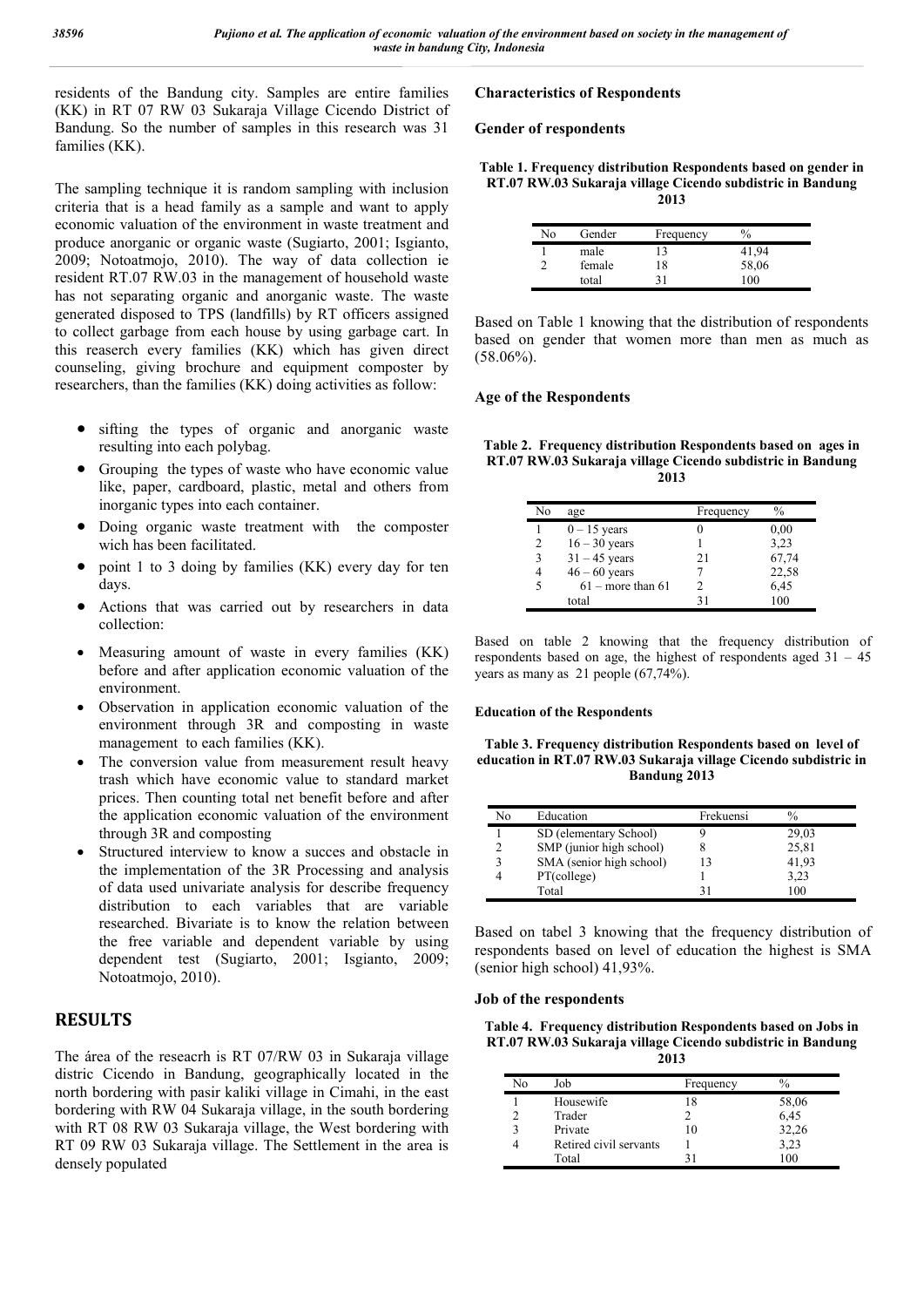Based on Table 4 knowing that the frequency distribution of respondents based on job, the highest is house wife as many as 18 people (58,06%).

#### The amount of family members of respondents

Table 5. Frequency distribution Respondents based amount of family members in RT.07 RW.03 Sukaraja village Cicendo subdistric in Bandung 2013

| No | Amount of family members | Frequency | $\frac{0}{0}$ |
|----|--------------------------|-----------|---------------|
|    | $0 - 2$ people           |           | 3.23          |
|    | $3 - 4$ people           | 19        | 61,29         |
|    | $5 - 6$ people           |           | 25,80         |
| 4  | $7-8$ people             |           | 9.68          |
|    | total                    | 31        | 100           |

Based on table 5 knowing that the frequency distribution of respondents based amount of family members, the highest is 3  $-4$  people as many as 19 people (61,29%).

#### Income for each families (KK)

Table 6. Frequency distribution Respondents based on income in RT.07 RW.03 Sukaraja village Cicendo subdistric in Bandung 2013

| Nο | Income                  | Amount of (soul) | Precentage $(\% )$ |
|----|-------------------------|------------------|--------------------|
|    | Less than $1.000.000$   |                  | 16.13              |
| 2  | $1.000.000 - 2.000.000$ | 24               | 77.42              |
| 3  | More than 2,000,000     |                  | 6.45               |
|    | Total                   |                  | 100                |

Based on table 6 knowing that the frequency distribution of respondents based on income, the highest is Rp. 1.000.000 – Rp. 2.000.000 as many as 77,42%.

#### Waste generation

Waste generation that can be Reuse, Reduce dan Recycle

Based on Table 7 knowing that household waste composition which is produced from 31 respondent in RT 07, RW 03<br>Sukaraja village for 10 days. Based on the result of Sukaraja village for 10 days. measurment consisiting of organic waste (14,27%) paper (40,37%) plastic (42,12%) metal/glass (3,22%).

#### Waste generation before and after 3R

Based on Table 8 knowing that waste generation after the application of economic valuation with 3R (36,18%).

#### Economic Valuation of waste

Table 9. Economic valuation of waste of 3R result in RT 07 RW 03 Sukaraja village Cicendo Subdistric in Bandung 2013

| No    | Result of 3R | Weight | Price/Kg | Weight x Price |
|-------|--------------|--------|----------|----------------|
|       | Compos       | 26,54  | Rp.2.500 | Rp. 66.350     |
| 2     | Plastic      | 89,33  | Rp.700   | Rp. 62.531     |
| 3     | Paper        | 79,52  | Rp. 600  | Rp. 47.712     |
| 4     | metal/glass  | 8.94   | Rp.400   | Rp. 3.576      |
| Total |              |        |          | Rp.180.169     |

Based on Table 9 knowing that highest economic valuation compos as much as Rp. 66.350.

#### Obstacle in waste sorting

Based on the structured interview to waste management officer and public figure, there is information that why during this time unsorted waste that anorganic and not doing coposting are :

- Lack of information about waste sorting
- Troublesome because it unfamiliar
- There is no time to sorting
- Not know about economic value of waste
- There is no place to store a result of waste that has been sorted

#### Table 7. Respondents waste composition of 3R result in RT.07 RW.03 Sukaraja village Cicendo Subdistric in Bandung 2013

|              |             | <b>Types of waste</b> |               |                  |               |                    |               |                    |               |                    |               |  |
|--------------|-------------|-----------------------|---------------|------------------|---------------|--------------------|---------------|--------------------|---------------|--------------------|---------------|--|
|              |             | Organic               |               | paper            |               |                    | Plastic       |                    | metal/glass   |                    | total         |  |
| No.          | Ovservation | weight(kg/day)        | $\frac{0}{0}$ | Weight (kg/ day) | $\frac{0}{0}$ | weight<br>(kg/day) | $\frac{0}{0}$ | Weight<br>(kg/day) | $\frac{0}{0}$ | Weight<br>(kg/day) | $\frac{0}{0}$ |  |
|              | $Day -1$    | 6,3                   | 20,25         | 7,27             | 23,37         | 12,61              | 40,54         | 4,92               | 15,82         | 31,10              | 100           |  |
| 2            | Day $-2$    | 3,14                  | 11,64         | 10,78            | 39,97         | 11,37              | 42,15         | 1.68               | 6,23          | 26,97              | 100           |  |
| 3            | Day $-3$    | 6,08                  | 22,23         | 9,39             | 34,33         | 11,25              | 41,13         | 0,63               | 2,30          | 27,35              | 100           |  |
| 4            | Day $-4$    | 2,44                  | 12,80         | 8,12             | 42,62         | 7,64               | 40,10         | 0,85               | 4,46          | 19.05              | 100           |  |
| 5            | Day $-5$    | 2,79                  | 15,12         | 8,94             | 48,45         | 6,61               | 35,82         | 0,11               | 0,60          | 18,45              | 100           |  |
| 6            | Day $-6$    | 3,59                  | 13,59         | 7,68             | 29,09         | 14,38              | 54,46         | 0,75               | 2,84          | 26,40              | 100           |  |
|              | Day $-7$    | 1,83                  | 12,46         | 7,31             | 49,79         | 5,54               | 37,74         | $\theta$           | 0,00          | 14.68              | 100           |  |
| 8            | Day $-8$    | 1,82                  | 12,25         | 6,63             | 44,65         | 6,40               | 43,09         | $\theta$           | 0,00          | 14,85              | 100           |  |
| 9            | Day $-9$    | 2,11                  | 12,44         | 7,25             | 42,75         | 7,60               | 44,81         | $\theta$           | 0,00          | 16.96              | 100           |  |
| 10           | $Day-10$    | 1,25                  | 9.90          | 6,15             | 48,73         | 5,22               | 41,36         | $\Omega$           | 0,00          | 12,62              | 100           |  |
| <b>Total</b> |             | 31,35                 | 142,68        | 79,52            | 403,75        | 89,33              | 421,2         | 8,94               | 32,25         | 208,43             | 100           |  |
| mean         |             | 3,13                  | 14,27         | 7,95             | 40,37         | 8,93               | 42,12         | 0,89               | 3,22          | 20,843             | 100           |  |

Table 8. Waste generation before and after 3R for 10 day in RT.07 RW.03 Sukaraja village Cicendo Subdistric in Bandung 2013

|              |      | After 3R       |            |       |
|--------------|------|----------------|------------|-------|
| Total $(Kg)$ | $\%$ | Types of waste | Total (kg) | $\%$  |
|              |      |                |            |       |
| 327.21       | 100  | mix            | 118.47     | 36.18 |
|              |      |                |            |       |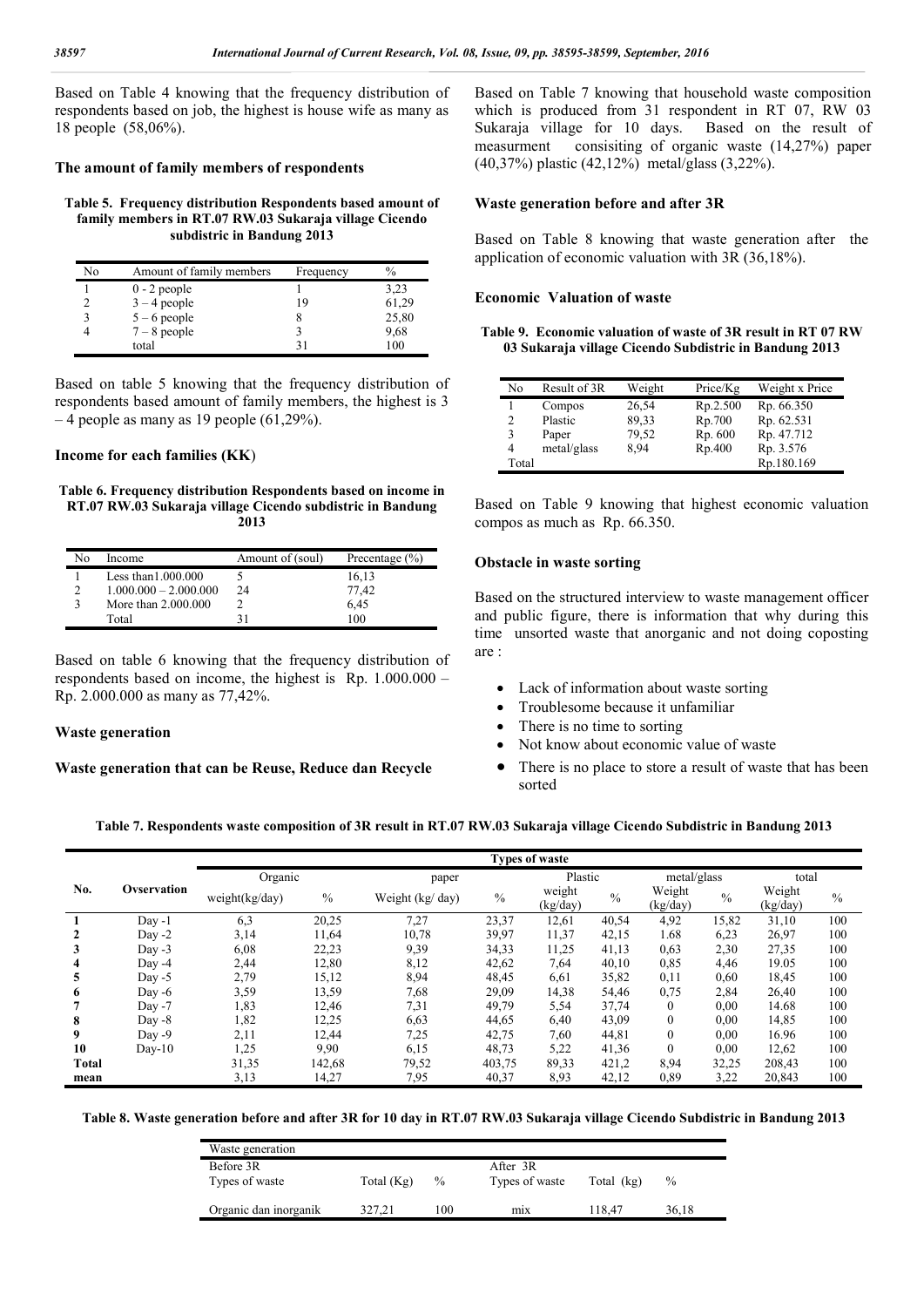Bivariate Analysis Waste generation before and after 3R

Table 10. Bivariate analysis of waste generation before and after 3R

| Variabel         | Mean   | SD    | SE.    | p value |    |
|------------------|--------|-------|--------|---------|----|
| Waste generation |        |       |        |         |    |
| - before $3R$    | 10.555 | 3.484 | 0.6258 | 0.000   | 31 |
| - after $3R$     | 3.821  | 0.793 | 0.1425 |         |    |

Average of waste generation before 3R is 10,555 kg/kk with standard deviation 3,484 kg/kk. After 3R average of waste generation is 3,821 kg/kk with standard deviation is 0,793 kg/kk. Seemed mean value the different between waste generation before and after 3R is 6,73 with standard deviation 3,08. The result of statistic test p=0,000 it can be concluded there is a significant different between waste generation before and after 3R .

#### Economic Valuation of Inorganic waste

Table 11. Analysis Bivariate Ekonomic Valuation of anorganik waste before and after 3R application

| Variabel                                                          | Mean           | SD             | SE               | p value | n  |
|-------------------------------------------------------------------|----------------|----------------|------------------|---------|----|
| Ekonomic value of<br>inorganik waste<br>- before $3R$<br>after 3R | 0,000<br>5.299 | 0,000<br>2.872 | 0.0000<br>0.5159 | 0.000   | 31 |

Average the economic value of anorganic waste before 3R is 0,00 rupiah/kk with standard deviation 0,00 rupiah/kk. After 3R average the economic value of anorganic waste is 5.299 rupiah/kk with standard deviation is 2.872 ribu rupiah/kk. Seemed mean value different between ekonomic value of anorganic waste before and after 3R is 5,29 with standard deviation is 2,87. The result of statistic test p=0,000 it can be concluded there is a significant different between economic value of anorganic waste before and after 3R .

#### Economic Valuation of compost

Table 12. Bivariate Analysis Economic Valuation of compos

| Variabel          | Mean     | SD       | SЕ      | p value | n  |
|-------------------|----------|----------|---------|---------|----|
| Economic value of |          |          |         |         |    |
| compost           |          |          |         |         |    |
| before            | 0,000    | 0.000    | 0,0000  | 0.000   | 31 |
| after             | 2140,322 | 1034.925 | 185,878 |         |    |

Average economic value of compost before composting process is 0,00 rupiah/kk with standard deviation 0,00 rupiah/kk. After composting process the average economic value of compost is 2140,322 rupiah/kk with standard deviation 1034,925 rupiah/kk. Seemed mean value different between economic value of compos before and after composting process is 2140,32 with standard deviation is 1034,92. The result of statistic test p=0,000 it can be concluded there is a significant different between economic value of compost before and after composting process.

# DISCUSSION

3R activity (Reuse, Reduse dan Recycle) based on new paradigm waste management should be implemented at the source of the waste for example at the household level and in the integrated waste management (TPST) so that waste dumped in landfill (TPA) only about 20-30% of total waste generation. it was very useful for efficiency of waste management and extend the life of the landfill (TPA) as well as the economic value of waste obtained Based on the results of research in line with the new paradigm about waste management started with 3R activity, it is the result of waste before it amounted to 327.21 Kg be 118.47 Kg after the 3R activities. These results show that the economy value of waste who can be utilized as much as 63.82% of total waste generation that is so waste dumped into landfill will be reduced. The percentage of the 3R is already quite high, although still below the national standard of Indonesia or SNI which is 70% -80%. constraints in the waste sorting is a lack of information about waste sorting : Troublesome because it unfamiliar, lack of information, there is no time to sorting. Not know about economic value of waste, there is no place to store a result of waste that has been sorted.

Average of waste generation before 3R is 10,555 kg/kk with standard deviation is 3,484 kg/kk and after 3R average of waste generation is 3,821 kg/kk. The result of statistic test p=0,000 it can be concluded there is a significant different between waste generation before and after 3R. The waste generation experienced a considerable decline of about 63.8% for every household. It shows that the high level of community participation in the sorting of waste so that the waste to be dumped to integrated waste management (TPST) only 36.2%. This is in line with local government policy. the cleanliness of Bandung targets that this year the level of community participation in 3R is 20%. the influence factor is a socialization of economic value is out of waste that can be utilized by involving RT officials and public figure. This is in line with the research in Depok City that success of 3R in regional scale should involve figures of people and officials in the region and sustainable approaches to the people

For economic value of anorganic waste before 3R is 0,00 rupiah/kk with standard deviasion 0,00 rupiah/kk. After 3R gained an average economic value of anorganic waste 5.299 rupiah/kk with standard deviation 2.872 rupiah/kk. Result of statistic test obtained value p=0,000 so it can be concluded that there is a significant difference between economic value of anorganic waste before and after 3R. This result shows that if the waste is not used then the economic value will be lost even be more severe stages of waste management because waste generation is more than the ability of the officers and limited means. The economic value from anorganic waste (plastic, paper, metal/glass) from 31 families is Rp. 113.819, The higher value when compared with similar research in Yogyakarta region involving 70 families is Rp. 75 311 (Faizah, 2008). The economic value of compost before composting process is 0,00 rupiah/kk with standard deviation 0,00 rupiah/kk. After composting process gained an average economic value of compost is 2140.322 rupiah/kk with standard deviation 1034,925 rupiah/kk. Result of statistic test